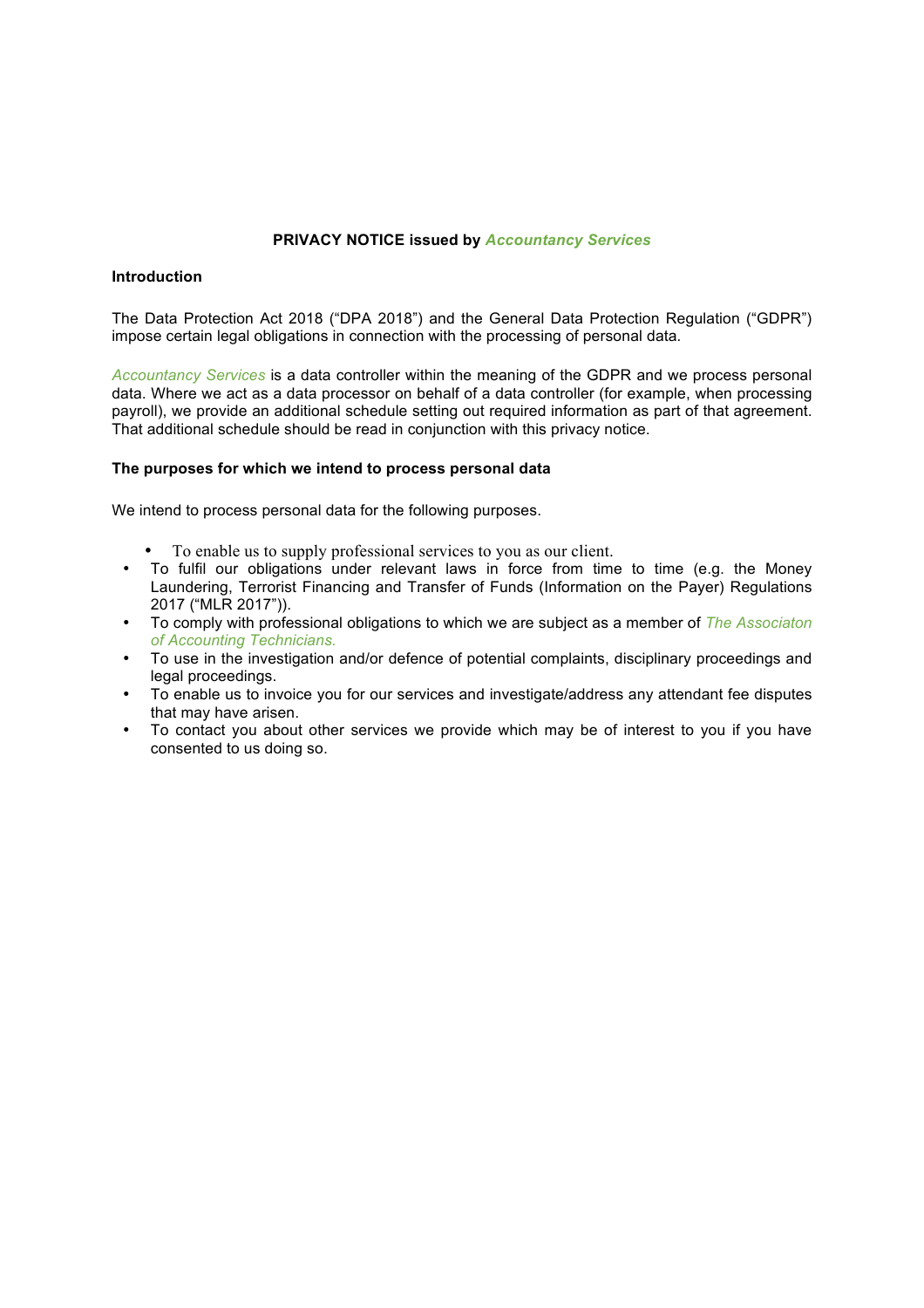# **The legal bases for our intended processing of personal data**

Our intended processing of personal data has the following legal bases:

- At the time you instructed us to act, you gave consent to our processing your personal data for the purposes listed above *.*
- The processing is necessary for the performance of our contract with you.
- The processing is necessary for compliance with legal obligations to which we are subject (e.g. MLR 2017).

It is a requirement of our contract with you that you provide us with the personal data that we request. If you do not provide the information that we request, we may not be able to provide professional services to you. If this is the case, we will not be able to commence acting or will need to cease to act.

# **Persons/organisations to whom we may give personal data**

We may share your personal data with:

- HMRC
- any third parties with whom you require or permit us to correspond
- subcontractors
- an alternate appointed by us in the event of incapacity or death
- tax insurance providers
- professional indemnity insurers
- our professional body, The Association of Accounting Technicians and/or the Office of Professional Body Anti-Money Laundering Supervisors (OPBAS) in relation to practice assurance and/or the requirements of MLR 2017 (or any similar legislation)

If the law allows or requires us to do so, we may share your personal data with:

- the police and law enforcement agencies
- courts and tribunals
- the Information Commissioner's Office ("ICO")

We may need to share your personal data with the third parties identified above in order to comply with our legal obligations, including our legal obligations to you. If you ask us not to share your personal data with such third parties we may need to cease to act.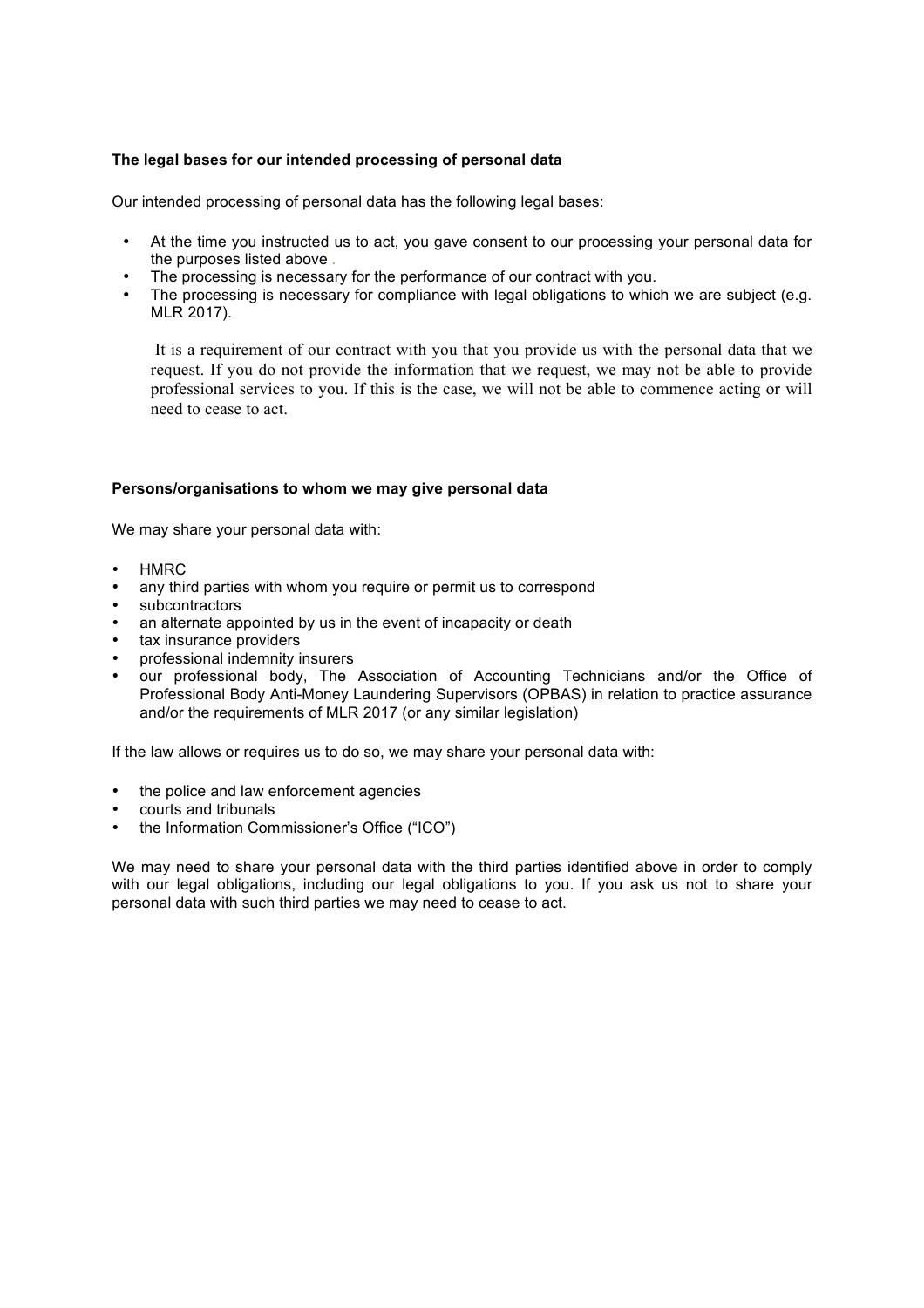# **Transfers of personal data outside the EEA**

## Your personal data will be processed in the EEA only.

## **Retention of personal data**

When acting as a data controller and in accordance with recognised good practice within the tax and accountancy sector we will retain all of our records relating to you as follows:

- where tax returns have been prepared it is our policy to retain information for  $\frac{7}{9}$  years from the end of the tax year to which the information relates.
- where ad hoc advisory work has been undertaken it is our policy to retain information for 2 years from the date the business relationship ceased.
- where we have an ongoing client relationship, data which is needed for more than one year's tax compliance (e.g. capital gains base costs and claims and elections submitted to HMRC) is retained throughout the period of the relationship, but will be deleted 2 years after the end of the business relationship unless you as our client ask us to retain it for a longer period.

You are responsible for retaining information that we send to you (including details of capital gains base costs and claims and elections submitted) and this will be supplied in the form agreed between us. Documents and records relevant to your tax affairs are required by law to be retained by you as follows:

#### *Individuals, trustees and partnerships*

- with trading or rental income: five years and 10 months after the end of the tax year;
- otherwise: 22 months after the end of the tax year.

#### *Companies, LLPs and other corporate entities*

six years from the end of the accounting period.

Where we act as a data processor as defined in DPA 2018, we will delete or return all personal data to the data controller as agreed with the controller.

#### **Requesting personal data we hold about you (subject access requests)**

You have a right to request access to your personal data that we hold. Such requests are known as 'subject access requests' ("SARs").

To help us provide the information you want and deal with your request more quickly, you should include enough details to enable us to verify your identity and locate the relevant information. For example, you should tell us:

- 1. your date of birth
- 2. previous or other name(s) you have used
- 3. your previous addresses in the past five years
- 4. personal reference number(s) that we may have given you, for example your national insurance number, your tax reference number or your VAT registration number
- 5. what type of information you want to know

If you do not have a national insurance number, you must send a copy of: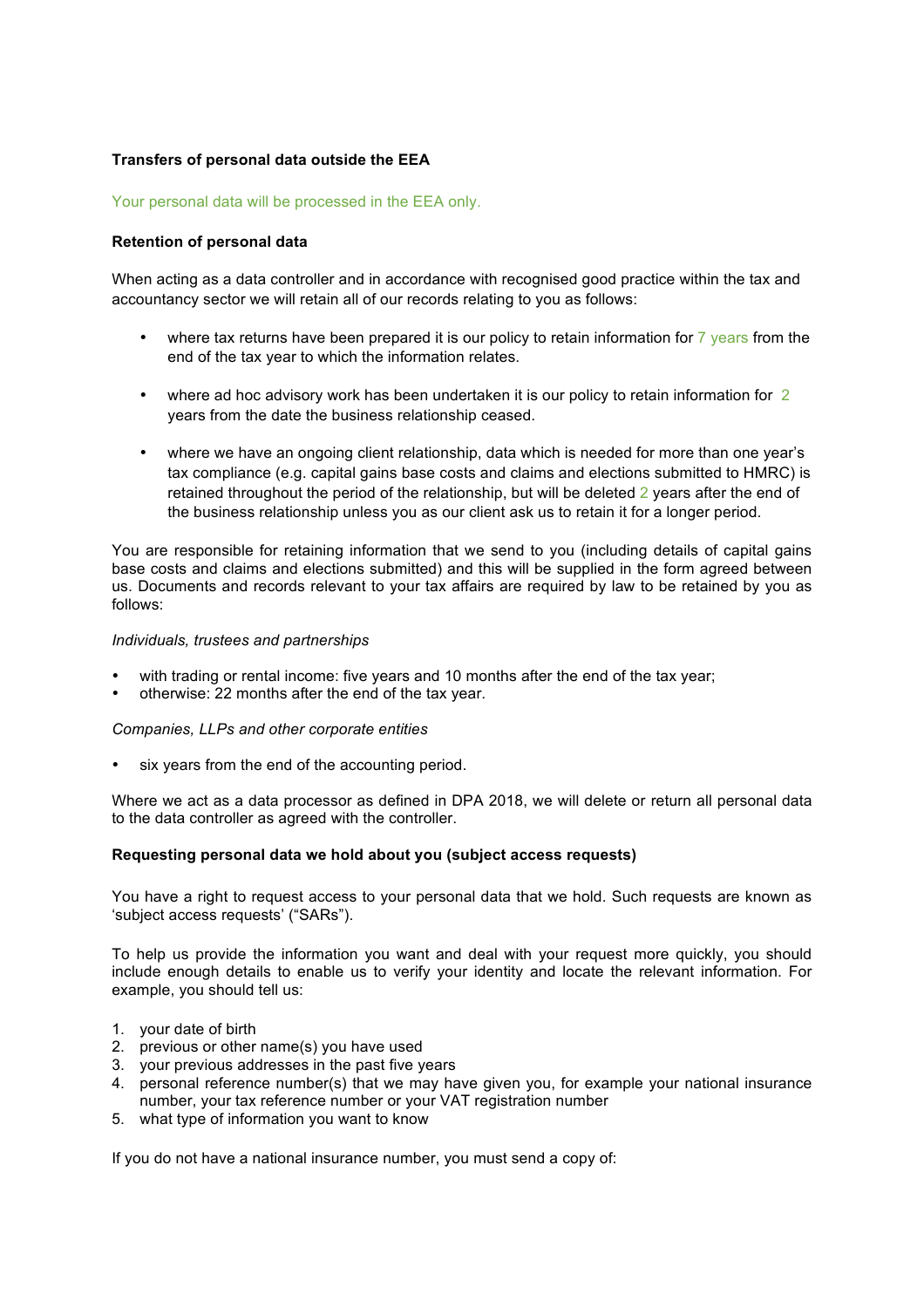- the back page of your passport or a copy of your driving licence; and
- a recent utility bill.

DPA 2018 requires that we comply with a SAR promptly and in any event within one month of receipt. There are, however, some circumstances in which the law allows us to refuse to provide access to personal data in response to a SAR (e.g. if you have previously made a similar request and there has been little or no change to the data since we complied with the original request).

#### We will not charge you for dealing with a SAR.

You can ask someone else to request information on your behalf – for example, a friend, relative or solicitor. We must have your authority to respond to a SAR made on your behalf. You can provide such authority by signing a letter which states that you authorise the person concerned to write to us for information about you, and/or receive our reply.

Where you are a data controller and we act for you as a data processor (e.g. by processing payroll), we will assist you with SARs on the same basis as is set out above.

#### **Putting things right (the right to rectification)**

You have a right to obtain the rectification of any inaccurate personal data concerning you that we hold. You also have a right to have any incomplete personal data that we hold about you completed. Should you become aware that any personal data that we hold about you is inaccurate and/or incomplete, please inform us immediately so we can correct and/or complete it.

#### **Deleting your records (the right to erasure)**

In certain circumstances you have a right to have the personal data that we hold about you erased. Further information is available on the ICO website (**www.ico.org.uk**). If you would like your personal data to be erased, please inform us immediately and we will consider your request. In certain circumstances we have the right to refuse to comply with a request for erasure. If applicable, we will supply you with the reasons for refusing your request.